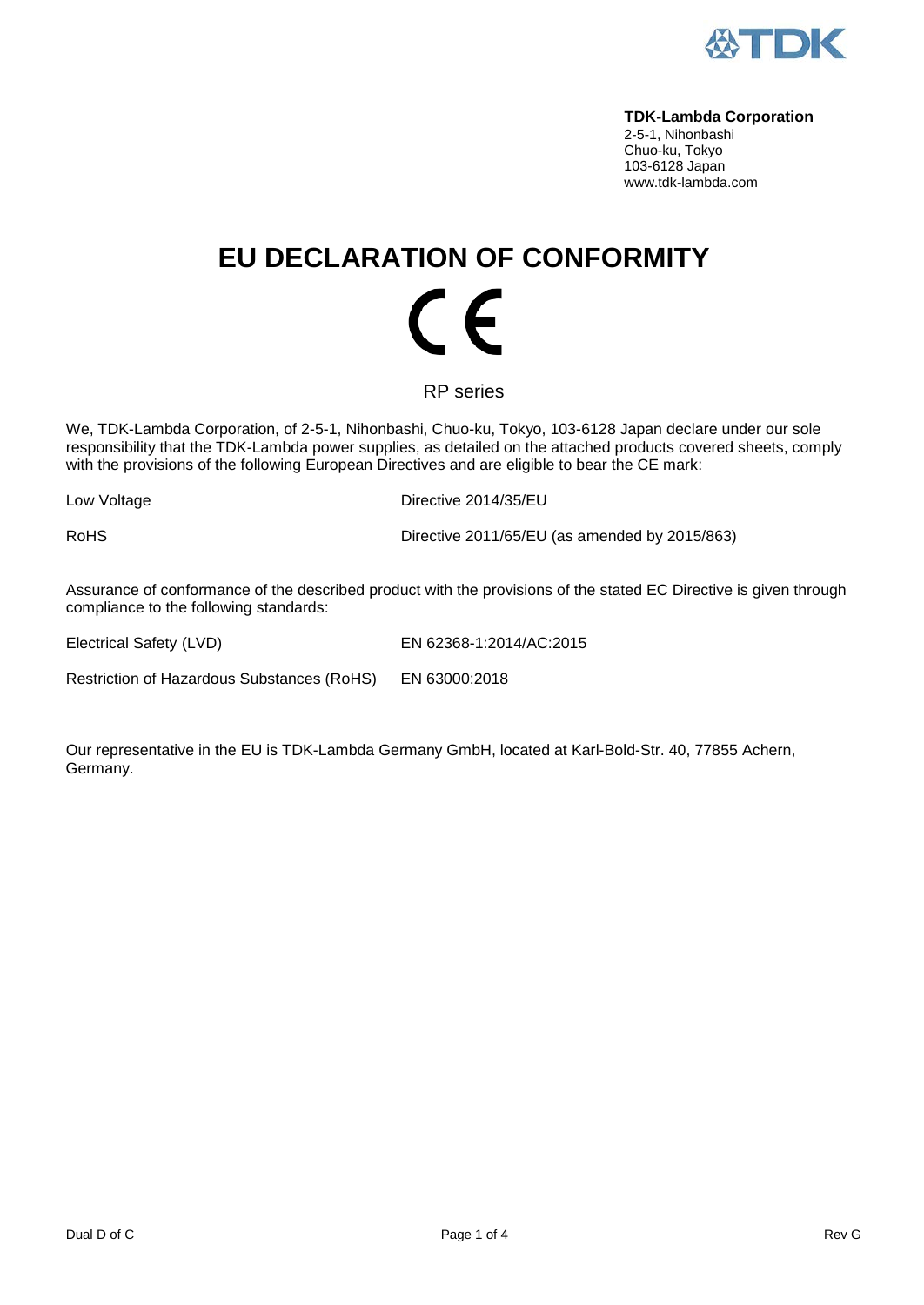

#### **TDK-Lambda Corporation**

2-5-1, Nihonbashi Chuo-ku, Tokyo 103-6128 Japan www.tdk-lambda.com

## **UK DECLARATION OF CONFORMITY**

# UK<br>CO

EVS-RP, RP series

We, TDK-Lambda Corporation, of 2-5-1, Nihonbashi, Chuo-ku, Tokyo, 103-6128 Japan declare under our sole responsibility that the TDK-Lambda power supplies, as detailed on the attached products covered sheets, comply with the provisions of the following European Directives and are eligible to bear the UKCA mark:

Electrical Equipment (Safety) Regulations 2016

Restriction of the Use of Certain Hazardous Substances in Electrical & Electronic Equipment Regulations 2012

Assurance of conformance of the described product with the provisions of the stated UK Regulation is given through compliance to the following standards:

Electrical Safety EN 62368-1:2014/AC:2015

Restriction of Hazardous Substances (RoHS) EN 63000:2018

Our representative in the UK is TDK-Lambda UK Ltd, located at Kingsley Avenue, Ilfracombe, Devon, EX34 8ES, UK.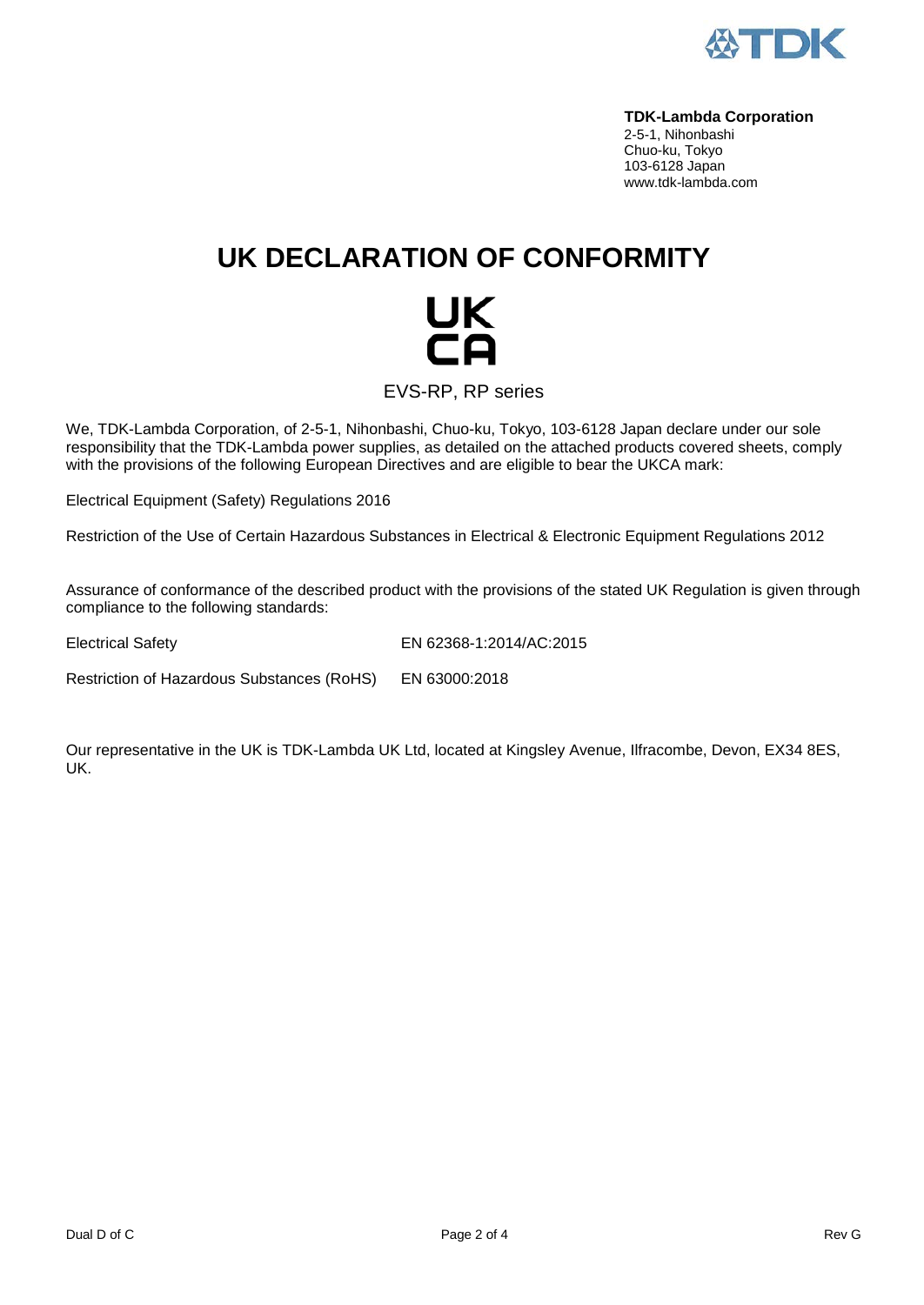

## **RP series – Products Covered**

EVS-RP6020abcd, RP-60-20abcd

Where:

 $a = /$  or blank  $b = B$  or blank  $c = A$ , L or blank  $d = CO2$  or blank